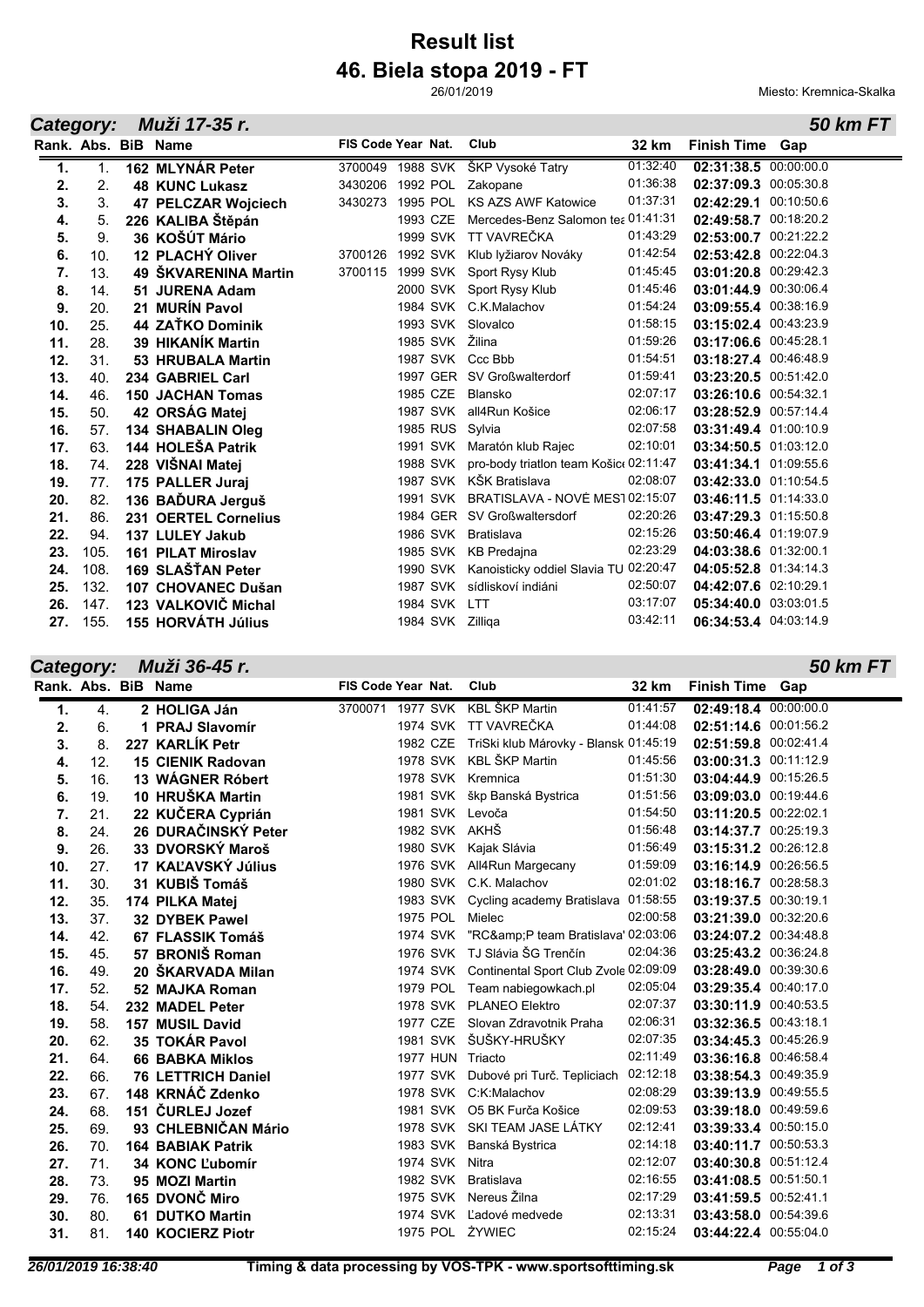| 32. | 89.  | 55 WIEBAUER Tomáš         | 1977 SVK | e-kardany.sk                       | 02:16:14 | 03:48:30.0 00:59:11.6 |  |
|-----|------|---------------------------|----------|------------------------------------|----------|-----------------------|--|
| 33. | 90.  | 154 PLHON Patrik          | 1980 CZE | Elite Sport Boskovice              | 02:15:11 | 03:48:55.5 00:59:37.1 |  |
| 34. | 92.  | 70 PATRÁŠ Peter           | 1978 SVK | Klub biatlonu Selce                | 02:17:25 | 03:50:09.0 01:00:50.6 |  |
| 35. | 99.  | 158 HRIC Roman            | 1975 SVK | Topecon                            | 02:23:00 | 03:59:11.1 01:09:52.7 |  |
| 36. | 100. | 78 POKOJNÝ Peter          | 1977 SVK | Prestigio Realiz Team              | 02:24:39 | 03:59:39.4 01:10:21.0 |  |
| 37. | 109. | <b>86 KRUPICKA Michal</b> | 1980 SVK | <b>SC Neandertal Ganovce</b>       | 02:31:18 | 04:06:35.6 01:17:17.2 |  |
| 38. | 111. | 88 LIPECKÝ Ladislav       | 1974 SVK | Trenčín                            | 02:26:03 | 04:09:04.4 01:19:46.0 |  |
| 39. | 114. | 59 SCHNIERER Jozef        | 1979 SVK | Klimaservis                        | 02:29:28 | 04:13:19.6 01:24:01.2 |  |
| 40. | 118. | 94 BIELY Richard          | 1974 SVK | Tajov                              | 02:31:02 | 04:20:12.7 01:30:54.3 |  |
| 41. | 120. | 71 GERNÁTH Branislav      | 1974 SVK | Levoča nordic centrum              | 02:39:37 | 04:21:28.8 01:32:10.4 |  |
| 42. | 122. | 105 ŠIDLOVSKÝ Ľubomír     |          | 1976 SVK Bežecký klub Stará Ľubovň | 02:33:49 | 04:23:24.0 01:34:05.6 |  |
| 43. | 125. | 84 DRŠKA Peter            | 1980 SVK | Teplička nad Váhom                 | 02:34:48 | 04:26:46.2 01:37:27.8 |  |
| 44. | 128. | 103 FEJDI Vladimir        | 1977 SVK | 3NT                                | 02:44:57 | 04:35:55.4 01:46:37.0 |  |
| 45. | 129. | <b>122 FABIAN Erik</b>    | 1979 SVK | RunningteamZV                      | 02:43:46 | 04:37:12.6 01:47:54.2 |  |
| 46. | 134. | <b>120 DUBJEL Martin</b>  | 1976 SVK | STARA LUBOVNA                      | 02:47:15 | 04:48:02.3 01:58:43.9 |  |
| 47. | 136. | 97 ŠTEVANKA Miloš         | 1979 SVK | ŽELEZNÍ ŽOCHÁRI                    | 02:58:32 | 04:51:24.0 02:02:05.6 |  |
| 48. | 141. | <b>152 DUJAVA Peter</b>   | 1980 SVK | <b>SABINOV</b>                     | 03:06:58 | 05:14:12.5 02:24:54.1 |  |
| 49. | 149. | 138 MRVA Tomáš            | 1980 SVK | Galanta                            | 03:15:46 | 05:41:17.8 02:51:59.4 |  |
| 50. | 157. | 129 GOCNIK Miroslav       | 1982 SVK | Ľubko Gocník                       | 03:57:30 | 06:35:29.0 03:46:10.6 |  |
| 51. | 158. | <b>135 HORVATH Lubos</b>  | 1981 SVK | ZIAR NAD HRONOM                    | 03:58:02 | 06:35:38.3 03:46:19.9 |  |
|     |      | 9 BREČKA Andrej           |          | 1983 SVK PEZINOK                   | 01:56:46 | <b>DNF</b>            |  |

## *Category: Muži 46-55 r.*

*50 km FT*

|     |      | Rank. Abs. BiB Name          | FIS Code Year Nat.  | Club                                        | 32 km    | <b>Finish Time Gap</b>  |
|-----|------|------------------------------|---------------------|---------------------------------------------|----------|-------------------------|
| 1.  | 7.   | 5 MADLEŇÁK Jozef             | 1973 SVK            | Oravan Oravská Jasenica                     | 01:44:07 | 02:51:19.9 00:00:00.0   |
| 2.  | 11.  | <b>4 DEMETER Richard</b>     |                     | 1965 SVK KBL ŠKP Martin                     | 01:45:14 | 02:56:28.9 00:05:09.0   |
| 3.  | 15.  | 3 MARTON Matúš               |                     | 1973 SVK SANSPORT.sk                        | 01:51:37 | 03:02:30.4 00:11:10.5   |
| 4.  | 22.  | 14 OLSZOWSKI Władysław       |                     | 1967 POL Team nabiegowkach.pl               | 01:53:06 | 03:12:28.7 00:21:08.8   |
| 5.  | 23.  | 8 KOZÁK Peter                | 1966 SVK Atléti BS  |                                             | 01:56:45 | 03:13:03.0 00:21:43.1   |
| 6.  | 29.  | 58 ŠULEK František           |                     | 1972 SVK SKI TEAM JASE LÁTKY                | 01:58:25 | 03:17:48.3 00:26:28.4   |
| 7.  | 34.  | 19 GENŠOR Jaroslav           |                     | 1969 SVK Vittoria Námestovo                 | 02:01:14 | 03:19:22.2 00:28:02.3   |
| 8.  | 36.  | 62 IVANČO Michal             |                     | 1970 SVK ŠK Banské                          | 02:03:20 | 03:20:14.5 00:28:54.6   |
| 9.  | 38.  | 25 ŽITNÍK Radoslav           |                     | 1971 SVK 5.pŠU Žilina                       | 02:03:30 | $03:21:50.0$ 00:30:30.1 |
| 10. | 39.  | 24 KADNÁR Miroslav           | 1964 SVK Bratislava |                                             | 02:02:03 | 03:22:43.1 00:31:23.2   |
| 11. | 47.  | 72 ZAŤKO Marián              | 1971 SVK Slovalco   |                                             | 02:08:13 | 03:27:48.4 00:36:28.5   |
| 12. | 48.  | <b>38 NAGY Dávid</b>         | 1967 SVK Penati     |                                             | 02:06:04 | 03:28:05.4 00:36:45.5   |
| 13. | 53.  | 29 TRNKA Ján                 | 1972 SVK            | Levoca                                      | 02:07:04 | 03:30:08.3 00:38:48.4   |
| 14. | 56.  | 54 PORUBČAN Pavol            | 1971 SVK            | Jogging klub Dubnica                        | 02:10:08 | 03:31:40.0 00:40:20.1   |
| 15. | 60.  | 168 KRNÁČ Juraj              |                     | 1971 SVK Ck Malachov                        | 02:08:27 | 03:33:30.7 00:42:10.8   |
| 16. | 61.  | 23 NEMČÍK Róbert             |                     | 1967 SVK LK Metropol KE                     | 02:08:30 | 03:33:35.4 00:42:15.5   |
| 17. | 65.  | 41 GERNATH L'ubomír          |                     | 1972 SVK Nordic centrum Levoča              | 02:08:29 | 03:37:06.9 00:45:47.0   |
| 18. | 72.  | 45 ČERVEŇAN Andrej           |                     | 1971 SVK BEHAME.sk                          | 02:11:52 | 03:40:35.6 00:49:15.7   |
| 19. | 78.  | 90 WINKLER Pavel             | 1973 CZE            | Praha 10                                    | 02:13:03 | 03:42:40.0 00:51:20.1   |
| 20. | 84.  | 167 DANIŠ Igor               |                     | 1966 SVK ŠK Topoľčianky                     | 02:20:26 | 03:47:20.6 00:56:00.7   |
| 21. | 87.  | 87 SCHREIBER Jaroslav        | 1969 SVK Ally Soft  |                                             | 02:16:16 | 03:47:46.6 00:56:26.7   |
| 22. | 88.  | 159 MROVEC Dušan             | 1969 CZE            | Opava                                       | 02:14:11 | 03:47:50.6 00:56:30.7   |
| 23. | 93.  | <b>171 FASCHING Gerald</b>   |                     | 1966 AUT GRAFENBACH                         | 02:17:27 | 03:50:18.7 00:58:58.8   |
| 24. | 95.  | 119 BOTKO Jaromír            |                     | 1973 SVK TO Gerlach                         | 02:18:27 | 03:53:05.5 01:01:45.6   |
| 25. | 96.  | <b>79 TRABALIK Rastislav</b> |                     | 1971 SVK ORAVSKÁ JASENICA                   | 02:21:32 | 03:54:19.2 01:02:59.3   |
| 26. | 97.  | 75 VOZNIK Ivan               |                     | 1968 SVK Prva stavebna sporitelna           | 02:16:53 | 03:55:36.4 01:04:16.5   |
| 27. | 98.  | 96 FEDOR Jozef               |                     | 1972 SVK Špania Dolina                      | 02:20:00 | 03:56:14.1 01:04:54.2   |
| 28. | 101. | 63 GARAJ Milan               |                     | 1966 SVK Veľká Lehota                       | 02:25:48 | 04:00:14.3 01:08:54.4   |
| 29. | 102. | 77 PAVLÍK Ján                |                     | 1973 SVK Statika Zvolen                     | 02:26:39 | 04:01:57.4 01:10:37.5   |
| 30. | 107. | 133 ŠIMA Miloš               | 1973 SVK Bratislava |                                             | 02:30:49 | 04:05:21.9 01:14:02.0   |
| 31. | 112. | 127 ZORIČÁK Jozef            | 1968 SVK AV Ždiar   |                                             | 02:29:23 | 04:10:13.1 01:18:53.2   |
| 32. | 113. | 115 ŠIDLOVSKÝ Jaroslav       | 1970 SVK FORBASY    |                                             | 02:26:56 | 04:11:53.6 01:20:33.7   |
| 33. | 115. | 166 PUSZTI Richard           | 1973 HUN VISE       |                                             | 02:34:57 | 04:14:47.0 01:23:27.1   |
| 34. | 116. | 99 STARZL Juraj              |                     | 1965 SVK SVK Bratislava                     | 02:37:18 | 04:19:13.9 01:27:54.0   |
| 35. | 117. | <b>147 WACHAL Juraj</b>      |                     | 1967 SVK CK Dynamax Nitra                   | 02:40:43 | 04:19:28.4 01:28:08.5   |
| 36. | 119. | 85 SLEZÁČEK Anton            | 1968 SVK Žilina     |                                             | 02:31:44 | 04:20:42.2 01:29:22.3   |
| 37. | 121. | 80 VAVRINČÍK Juraj           |                     | 1971 SVK VK-Trade Humenné                   | 02:33:21 | 04:23:06.7 01:31:46.8   |
| 38. | 123. | 101 JAGELKA Jozef            |                     | 1967 SVK AMK Babia hora Zubrohlava 02:38:30 |          | 04:24:58.0 01:33:38.1   |
| 39. | 124. | 111 ŠTUBŇA Miroslav          |                     | 1972 SVK VTJ vrtuľníkove krídlo Pres        | 02:40:42 | 04:25:08.0 01:33:48.1   |
| 40. | 126. | 108 VRANÁK Peter             |                     | 1973 SVK Lazy pod Makytou                   | 02:38:36 | 04:26:55.4 01:35:35.5   |
| 41. | 127. | 106 MURGAŠ Dušan             |                     | 1972 SVK Slovan Tajov                       | 02:36:00 | 04:29:45.1 01:38:25.2   |
| 42. | 130. | 98 KAPÁK Daniel              |                     | 1967 SVK KOŠICE - ŠACA                      | 02:43:13 | 04:37:39.0 01:46:19.1   |
| 43. | 133. | 100 KOTO Miroslav            |                     | 1971 SVK VK-Trade Humenné                   | 02:53:33 | 04:46:53.6 01:55:33.7   |
| 44. | 135. | 229 ŽÁRA Pavel               | 1973 CZE            | <b>Brno</b>                                 | 02:50:48 | 04:50:25.0 01:59:05.1   |
| 45. | 137. | 125 ANTOŠ Ján                |                     | 1970 SVK KOŠICE-KRÁSNA                      | 02:54:35 | 04:59:22.1 02:08:02.2   |